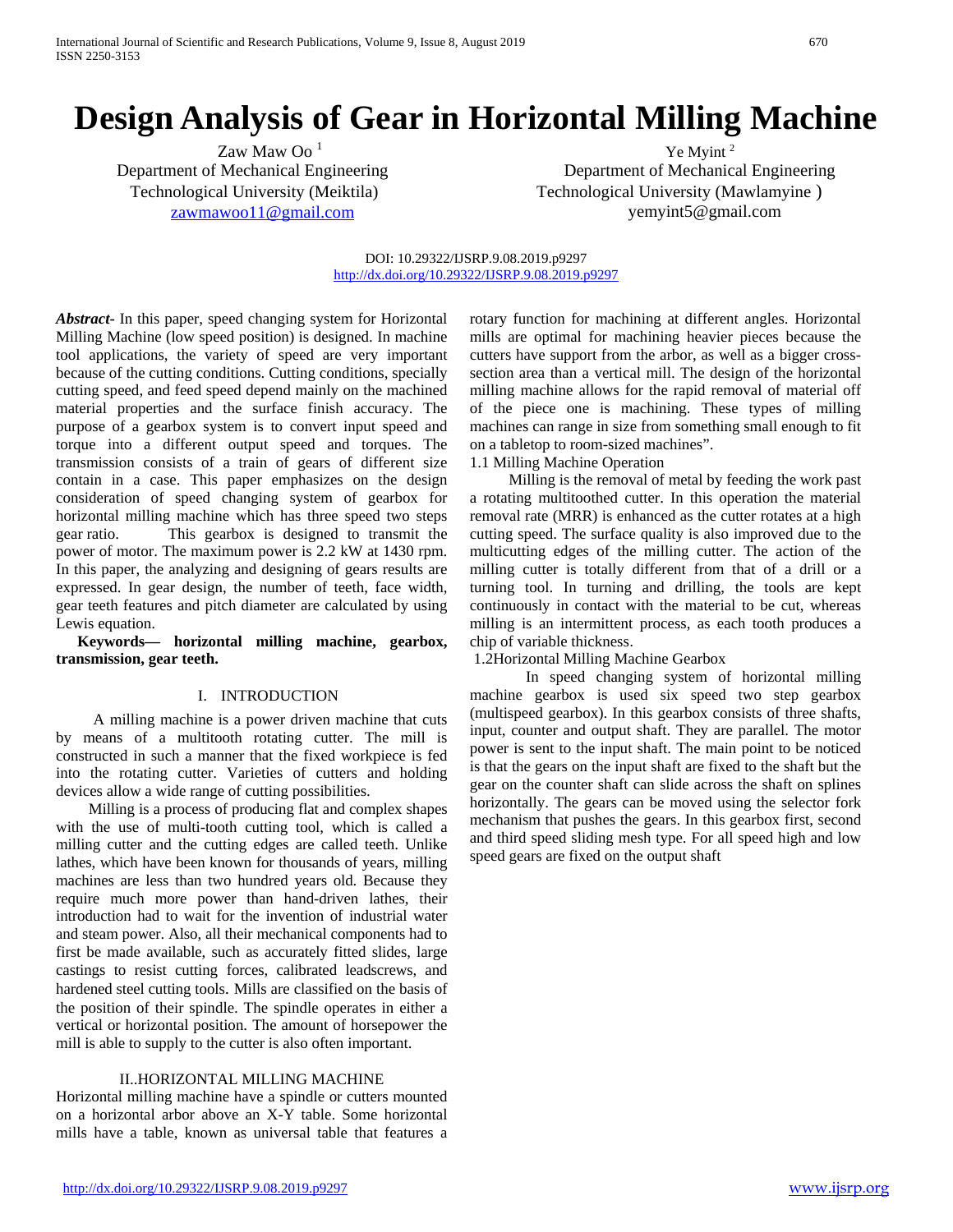









**Fig.3 Third Gear Low Speed Position**

## III. DESIGN ANALYSIS IN GEAR

| Type of gear       | $=$ Spur gear  |
|--------------------|----------------|
| Teeth depth, Ø     | $= 20^{\circ}$ |
| Velocity ratio, VR | $= 1.966$      |

| Pinion speed, p               | $=$ 340.476 rpm              |
|-------------------------------|------------------------------|
| Number of teeth of pinion, np | $= 29$                       |
| Ultimate strength, Su         | $= 2220 MP a$                |
|                               |                              |
| Yield strength, Sy            | $= 2170 \text{ MP}$ a        |
|                               |                              |
| Endurance strength, $S_0$     | $=\frac{S_{u}}{2}$ = 740 MPa |
|                               |                              |
| Module of elasticity, E.      | $= 207$ GPa                  |
|                               | $= 627$                      |

All gears and pinion are made up of AISI 5160 OQT 400 (same material). The design weak occur on pinion. Therefore design is based on pinion. Transmission power  $= 2.2$  kW

Torque ,  $M_t = \frac{9550 \times kW}{rpm}$ =61.7 Nm

Unknown diameter case,

$$
n_p = 29, y = 0.113
$$

Induce stress, 
$$
S_{ind} = \frac{2M_t}{k\pi^2 ynm^3}
$$

$$
= \frac{0.954}{m^3}
$$
  
\n
$$
S_0 = \frac{1}{3} S_u
$$
  
\n
$$
= 740 \times 10^6 \text{ Pa}
$$
  
\n
$$
S_{ind} = \frac{S_0}{2}
$$
  
\n
$$
= \frac{740 \times 10^6}{2}
$$
  
\n
$$
= \frac{740 \times 10^6}{2}
$$
  
\n
$$
= \frac{740 \times 10^6}{2}
$$
  
\n
$$
= \frac{740 \times 10^6}{2}
$$
  
\n
$$
= \frac{137 \text{ mm}}{2}
$$
  
\nStandard Module Series  
\nPreferred; 1,1.25,1.5,2,2.5,3,4,6  
\nSecond choice; 1.125,1.375,1.75,2.25  
\nTry m = 1.375 mm  
\nD<sub>p</sub> 1.275

Standard Module Series  
\nPerfect ; 1,1.25,1.5,2,2.5,3,4,6  
\nSecond choice; 1.125,1.375,1.75,2.25,3.5,4.5,5.5  
\nTry m = 1.375 mm  
\n
$$
\frac{D_p}{p} = 1.375
$$
\nnp  
\n
$$
D_p = 39.875 mm
$$
\n
$$
V_p = \frac{\pi \times D_p \times N_p}{60}
$$

$$
= 0.71 \text{ m/s} < 10 \text{ m/s}
$$
  

$$
S_{all} = S_o \left[ \frac{3}{3 + V} \right] \text{ for velocity} < 10 \text{ m/s}
$$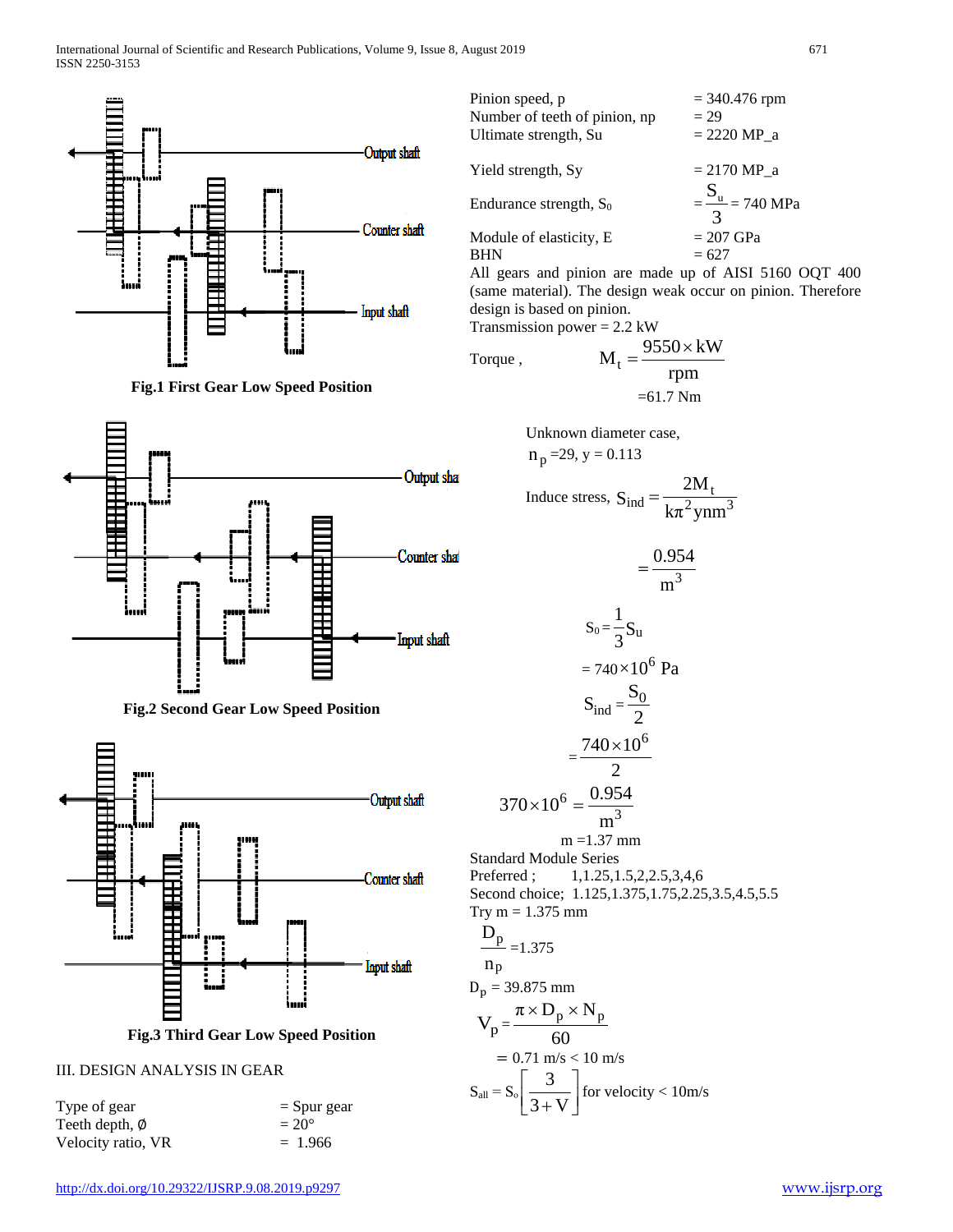$$
= 1042.24 MPa
$$
  
\n
$$
Sind = \frac{0.954}{m^3}
$$
  
\n= 366.97 MP<sub>a</sub>  
\n
$$
Sind < Sall
$$
  
\nDesign is satisfied  
\nTry m = 1.25 mm  
\n
$$
\frac{D_p}{m} = 1.25
$$
  
\nnp  
\n
$$
D_p = 36.25 mm
$$
  
\n
$$
Sind < Sall
$$
  
\nDesign is satisfied  
\nReduce k, k<sub>red</sub> = 4 ×  $\frac{Sind}{Sall}$   
\n=3.2  
\nFace width, b<sub>min</sub> = k<sub>red</sub> × π × m  
\n= 12.6 mm  
\n
$$
bmax = kmax × π × m\n= 15.707 mm
$$

Tangential force, p t D  $F_t = \frac{2M}{D}$  $= 3404.14$  N

 $V= 0.65$  m/s permissible error = 0.16 First class commercial error = 0.05  $C = 570 \times 10^3$  N/m Dynamic force ,

$$
F_d = F_t + \frac{21V(bC + F_t)}{21V + \sqrt{bC + F_t}}
$$
  
=4730.91 N

the endurance load,  $F_0 = S_0$ by $\pi y$  $= 4925.62$  N

$$
VR = \frac{D_g}{36.25}
$$
  

$$
D_g = 71.29 \text{ mm}
$$

$$
Q = \frac{2D_g}{D_p + D_g} = 1.32
$$
  
\n
$$
S_{es} = (2.75 \times BHN) - 70 = 6.46 \times 10^6 Pa
$$

| Specification                                  | Gear                | Pinion              |
|------------------------------------------------|---------------------|---------------------|
|                                                |                     |                     |
| Material                                       | AISI 5160           | AISI 5160           |
|                                                | OQT                 | OOT                 |
| Yield strength, $S_v$ (MP <sub>a</sub> )       | 2170                | 2170                |
| Ultimate strength, $S_{11}$ (MP <sub>a</sub> ) | 2220                | 2220                |
| Endurance strength, $S_0(MP_a)$                | 740                 | 740                 |
| Module of elasticity, $(N/m^2)$                | $207 \times 10^{9}$ | $207 \times 10^{9}$ |
| <b>BHN</b>                                     | 627                 | 627                 |
| No of teeth                                    | 57                  | 29                  |
| Pitch diameter, D (mm)                         | 78.36               | 31.625              |
| <b>RPM</b>                                     | 173.18              | 340.476             |
| Speed ratio, V.R                               | 1.966               | 1.966               |
| m. Module                                      | 1.25                | 1.25                |
| Face width, b (mm)                             | 15.707              | 15.707              |
|                                                |                     |                     |

$$
K = \frac{S_{\text{es}}^2(\sin \phi)}{1.4} \left[ \frac{1}{E_p} + \frac{1}{E_g} \right]
$$

=6.45 MPa

the wear load,  $F_w = D_p b KQ$  $= 4636.66$  N d  $d - F_W$ F % error =  $\frac{F_d - F_s}{F}$  $= 0.019 = 1.9\%$ Permissible error from velocity = 16%  $= 1.9\% < 16\%$ 

Table 1.Design Data For First Speed Gear Mesh

Table 2 Strength check and Dynamic check for first speed gear Mesh

| gcal ivicsii                 |                                            |
|------------------------------|--------------------------------------------|
| Strength check               |                                            |
| S <sub>allowable</sub> (MPa) | 608.22                                     |
| $S_{ind}$ (MPa)              | 488.448                                    |
|                              | $S_{all} > S_{ind}$                        |
| Dynamic Check                |                                            |
| Endurance Force, $F_0(N)$    | 4925.62                                    |
| Wear Force, $F_w(N)$         | 4636.66                                    |
| Dynamic Force, $F_d(N)$      | 4730.91                                    |
|                              | $F_o > F_d$ , $F_w < F_d$                  |
|                              | % error = $\frac{F_d - F_w}{F_d}$ = 1.9% < |
|                              | 16%                                        |

|  | Table.3 Design Data For Second Speed Gear Mesh |
|--|------------------------------------------------|
|--|------------------------------------------------|

| Specification<br>iear<br>110n |
|-------------------------------|
|-------------------------------|

 $\mathcal{L}_{\mathcal{A}}$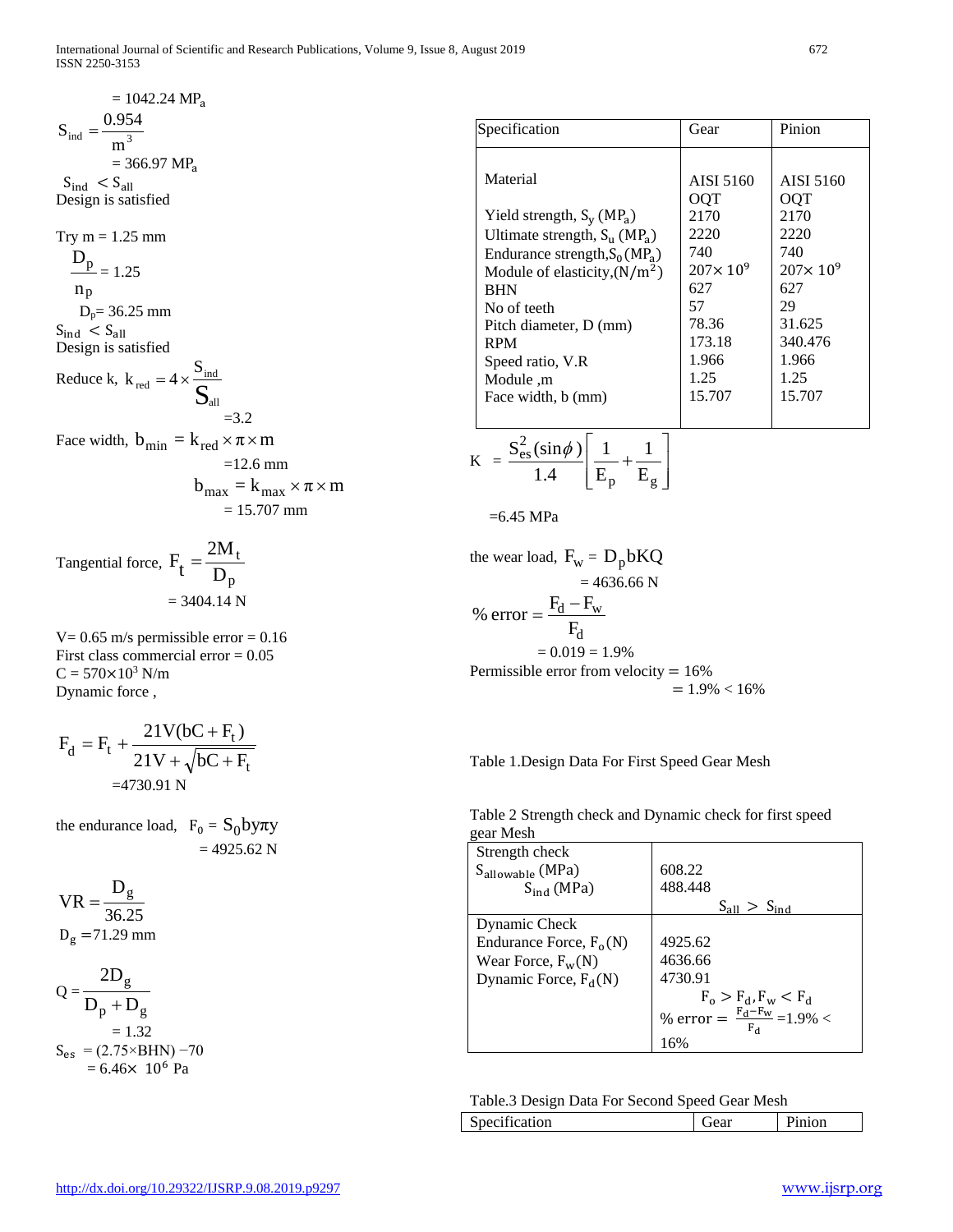| Strength check                                 |         |                                        |                     |
|------------------------------------------------|---------|----------------------------------------|---------------------|
| S <sub>allowable</sub> (MPa)                   |         | 462.5                                  |                     |
| $S_{ind}$ (MPa)                                |         | 335.71                                 |                     |
|                                                |         | $S_{all} > S_{ind}$                    |                     |
| Dynamic Check                                  |         |                                        |                     |
| Endurance Force, $F_o(N)$                      |         | 5064.239                               |                     |
| Wear Force, $F_w(N)$                           | 4688.77 |                                        |                     |
| Dynamic Force, $F_d(N)$                        |         | 4053.66                                |                     |
|                                                |         | $F_{\alpha}$ , $F_{\rm w} > F_{\rm d}$ |                     |
| Material                                       |         | AISI5160                               | AISI5160            |
|                                                |         | OQT400                                 | <b>OQT 400</b>      |
| Yield strength, $S_v$ (MP <sub>a</sub> )       |         | 1790                                   | 1790                |
| Ultimate strength, $S_{11}$ (MP <sub>a</sub> ) |         | 2220                                   | 2220                |
| Endurance strength, $S_0$ (MP <sub>a</sub> )   |         | 740                                    | 740                 |
| Module of elasticity, $E(N/m^2)$               |         | $207 \times 10^{9}$                    | $207 \times 10^{9}$ |
| <b>BHN</b>                                     |         | 627                                    | 627                 |
| No of teeth                                    |         | 46                                     | 40                  |
| Pitch diameter, D (mm)                         |         | 57.5                                   | 50                  |
| <b>RPM</b>                                     |         | 296.07                                 | 340.476             |
| Speed ratio, V.R.                              |         | 1.15                                   | 1.15                |
| Module, m                                      |         | 1.25                                   | 1.25                |
| Face width, b (mm)                             |         | 15                                     | 15                  |
|                                                |         |                                        |                     |

Table.4 Strength check and Dynamic check for Second speed gear Mesh

| Specification                                | Gear                | Pinion              |
|----------------------------------------------|---------------------|---------------------|
| Material                                     | AISI 5160           | AISI 5160           |
|                                              | <b>OQT 400</b>      | <b>OQT 400</b>      |
| Yield strength, $S_v$ (MP <sub>a</sub> )     | 1790                | 1790                |
| Ultimate strength, $S_u(MP_a)$               | 2220                | 2220                |
| Endurance strength, $S_0$ (MP <sub>a</sub> ) | 740                 | 740                 |
| Module of elasticity, $E(N/m^2)$             | $207 \times 10^{9}$ | $207 \times 10^{9}$ |
| <b>BHN</b>                                   | 627                 | 627                 |
| No of teeth                                  | 59                  | 27                  |
| Pitch diameter, D (mm)                       | 73.74               | 33.75               |
| <b>RPM</b>                                   | 339.69              | 742.237             |
| Speed ratio, V.R                             | 2.185               | 2.185               |
| Module, m                                    | 1.25                | 1.25                |
| Face width, b (mm)                           | 15.7                | 15.7                |
| Strength check                               |                     |                     |
| Sallowable (MPa)                             | 545.454             |                     |
| $S_{ind}$ (MPa)                              | 323.584             |                     |
|                                              | $S_{all} > S_{ind}$ |                     |
| Dynamic Check                                |                     |                     |
| Endurance Force, $F_0(N)$                    | 5387.67             |                     |
| Wear Force, $F_w(N)$                         | 5127.75             |                     |
| Dynamic Force, $F_d(N)$                      | 4410.72             |                     |
|                                              | $F_o$ , $F_w > F_d$ |                     |

Table.5 Result data for third speed gear Mesh

Table 6.Strength check and Dynamic check for Third speed gear Mesh

## IV.CONCLUSION

In this paper, the speed sliding mesh gearbox is designed. The maximum power of the motor is 2.2 kW and the maximum revolution of the motor is 1340 rpm. In designing of the gear, design satisfactions of all gear are checked by its dynamic load that induced to gear by the transmitted torque. For the safety of the gears in normal operation condition, the static load and the wear tooth loads of all gears must greater than that of the dynamic load. The strength check wear also carried out to get the gear parameters. The gear designs wear satisfied not only from the strength but also from the dynamic point of view. Gear is designed with AISI 5160 OQT 400 heat treated alloy steel, which has brinell hardness 627, yield stress 1790 MPa and ultimate stress 2220 MPa. The require design calculation of gears can also be calculated through both strength and dynamic check.

## ACKNOWLEDGMENT

We would like to sincerely acknowledge the encourageous efforts of our department of mechanical engineering, Technological University (Meiktila). I wish to express my sincere thanks to all my friends for their goodwill and constructive ideas

## **REFERENCES**

- [1] Cyber Press, " Mlling Machine and Milling Operations", Case Western Reserve University, Ohio, (2015).
- [2] Rajender Singh," Introduction to Basic Manufacturing Process and Workshop Technology", New Age International ( P ), Ltd, (2006).
- [3] Josshi, P H, " Machine Tools Handbook: Design peratiand Oon" , Tata McGraw Hill Publ, Ltd, (2005).
- [4] Peter R N Childs, "Mechanical Design", Second Edition, University of Sussex, UK, (2004).
- [5] Alec, S. 1992. " Manual Gearbox Design", Society of Automotive Engineers, Butterworth, HeineMann.
- [6] Robert L, Mott, P.E, " Machine Elements in Mechanical Design", Fourth Edition, University of Dayton, (2004).
- [7] Helmi A. Youssef, Hassan Ei.Hofy, " Machine Tools and Operations", Taylor and Francis Groups(2008)